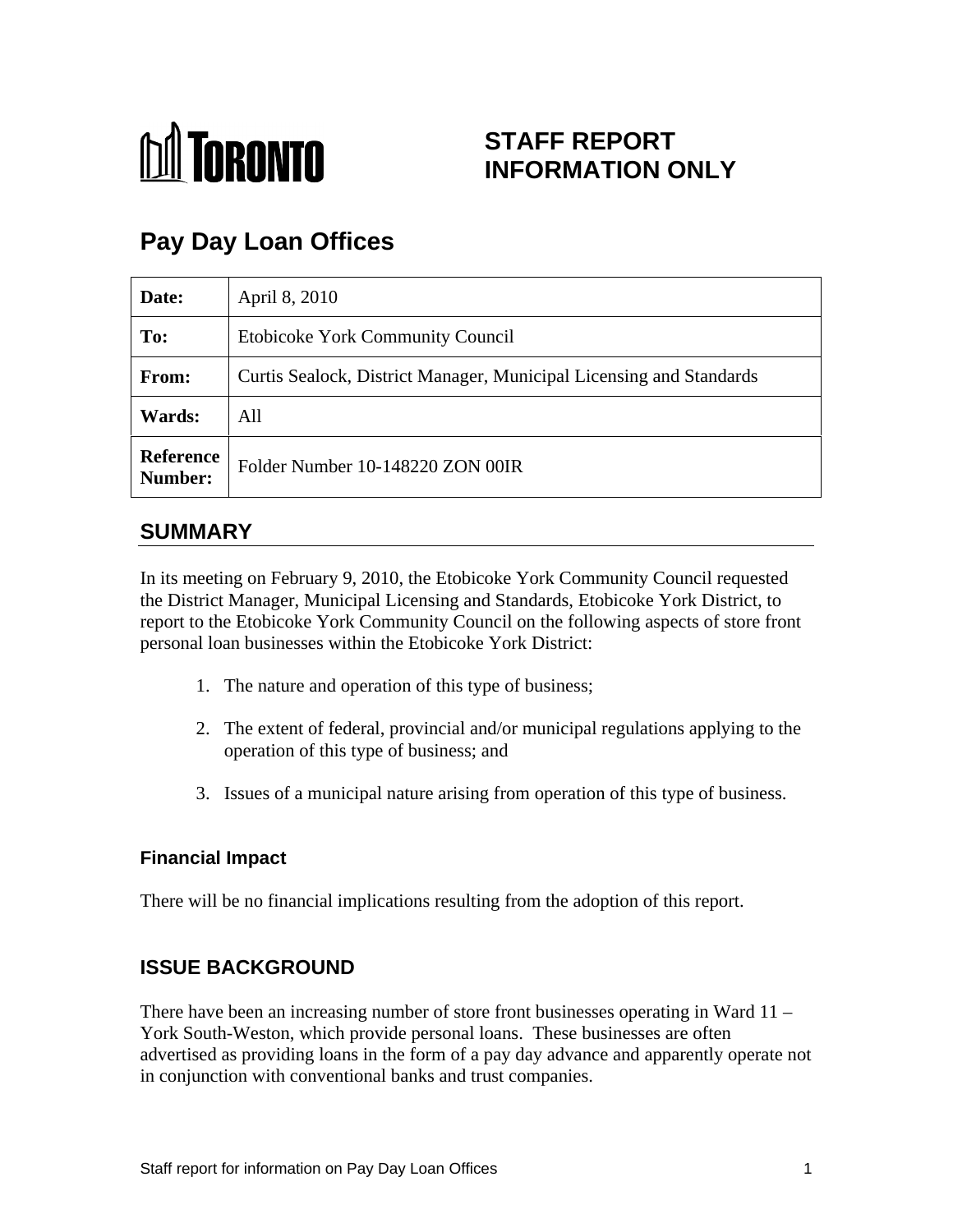As there appears to be a proliferation of this type of businesses in some neighbourhoods within the Etobicoke York District, the Etobicoke York Community Council requested the District Manager, Municipal Licensing and Standards, Etobicoke York District, to report on the nature of these businesses, issues of a municipal nature that may be associated with this type of businesses, and the extent of municipal, provincial and/or federal regulation of these businesses.

#### **COMMENTS**

1. Nature and Operation of the Business

A payday loan, sometimes known as a payday advance, is a short-term loan for a small amount of money that a borrower usually is required to pay back on or before his or her next payday (whether that payday is from a job or some other income source such as a pension).<br>Payday lenders often limit the loan to about 30 or 40 percent of the expected net

amount of the borrower's next paycheque. The average payday loan in Canada is about \$300 for a term of two weeks. Usually the borrower writes a cheque to the lender for the amount that was borrowed, plus all of the interest and fees. The cheque is usually post-dated to the next payday, and is usually cashed at that time. Lenders typically require a borrower to show pay stubs proving three months of continuous employments, supply proof of address, such as a recent utility bill and have an active chequing account.

Payday loans are offered by privately owned payday loan companies and by most cheque-cashing outlets. Payday lenders also operate on the Internet.

Canada's payday lending industry has grown rapidly, first appearing in western Canada in the early nineties and migrating eastward. On basis of 2009 statistics, there were about 1,350 payday loan storefronts in Canada, with about 750 of these stores operating in Ontario.

Payday loans are the most expensive way to borrow money. To ensure borrowers pay back the loan, payday lenders normally ask for a post-dated cheque or authorization for a direct withdrawal from the borrower's bank account for the amount of the loan, plus all the different fees and interest charges that will be added to the original amount of the loan. It is the combination of multiple fees and interest charges that makes payday loans so expensive.

To use the example given in "The Cost of Payday Loans" brochure published by the Canada's Office of Consumer Affairs, the cost of a \$300.00 loan taken for 14 days is \$1.15 for borrowing from a line of credit, \$2.42 for overdraft protection on a bank account, \$4.13 for cash advance for a credit card, and \$50.00 for a Payday loan. [\(http://www.fcac.gc.ca/eng/publications/PaydayLoans/PDF/PaydayLoans-eng.pdf](http://www.fcac.gc.ca/eng/publications/PaydayLoans/PDF/PaydayLoans-eng.pdf))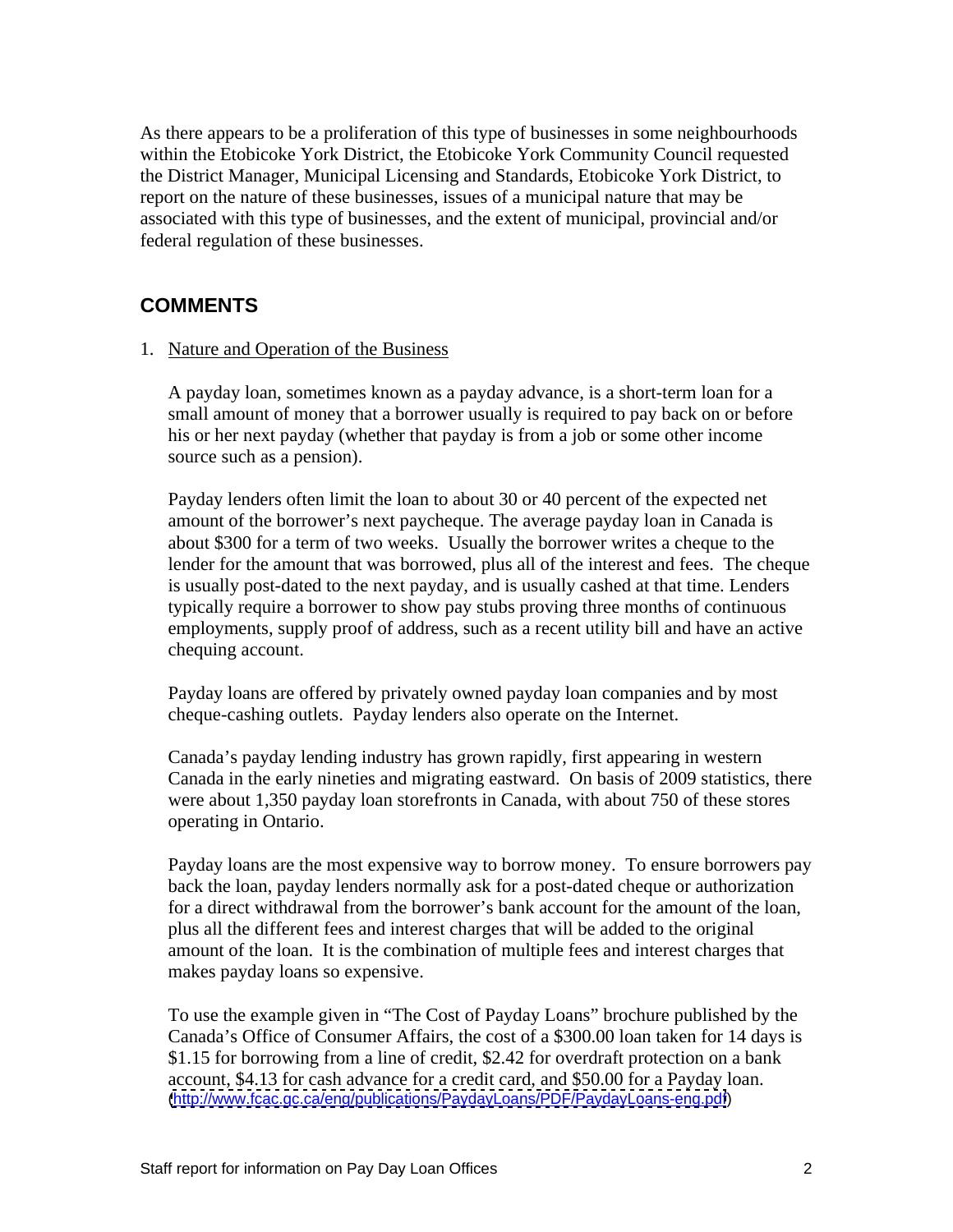#### **Comparing the cost of a payday loan with other types of short-term loan**



Based on a \$300 loan taken for 14 days

2. The Extent of Federal, Provincial and/or Municipal Regulations applying to Payday **Loan Operations** 

The Financial Consumer Agency of Canada (FCAC), a federal agency, ensures compliance with the consumer protection laws that apply to banks and federally incorporated trust, loan and insurance companies. However, it does not regulate payday loan companies. The Government of Canada's Bill C-26, an Act to Amend the Criminal Code provides Provinces across Canada with the opportunity to set the maximum total cost of borrowing for payday loan agreements in their own jurisdictions if they meet specific requirements and request designation.

The Ontario Payday Loan Act 2008, which received royal assent on June 18, 2008, requires payday lenders and loan brokers to be licensed, starting on April 1, 2009. The legislation also sets a maximum total cost of borrowing cap for payday loan agreements in Ontario of \$21.00 per \$100.00 borrowed, as recommended by Ontario's Maximum Total Cost of Borrowing Advisory Board. [\(http://ogov.newswire.ca/ontario/GPOE/2009/03/13/c8457.html?lmatch=&lang=\\_e.html](http://ogov.newswire.ca/ontario/GPOE/2009/03/13/c8457.html?lmatch=&lang=_e.html))